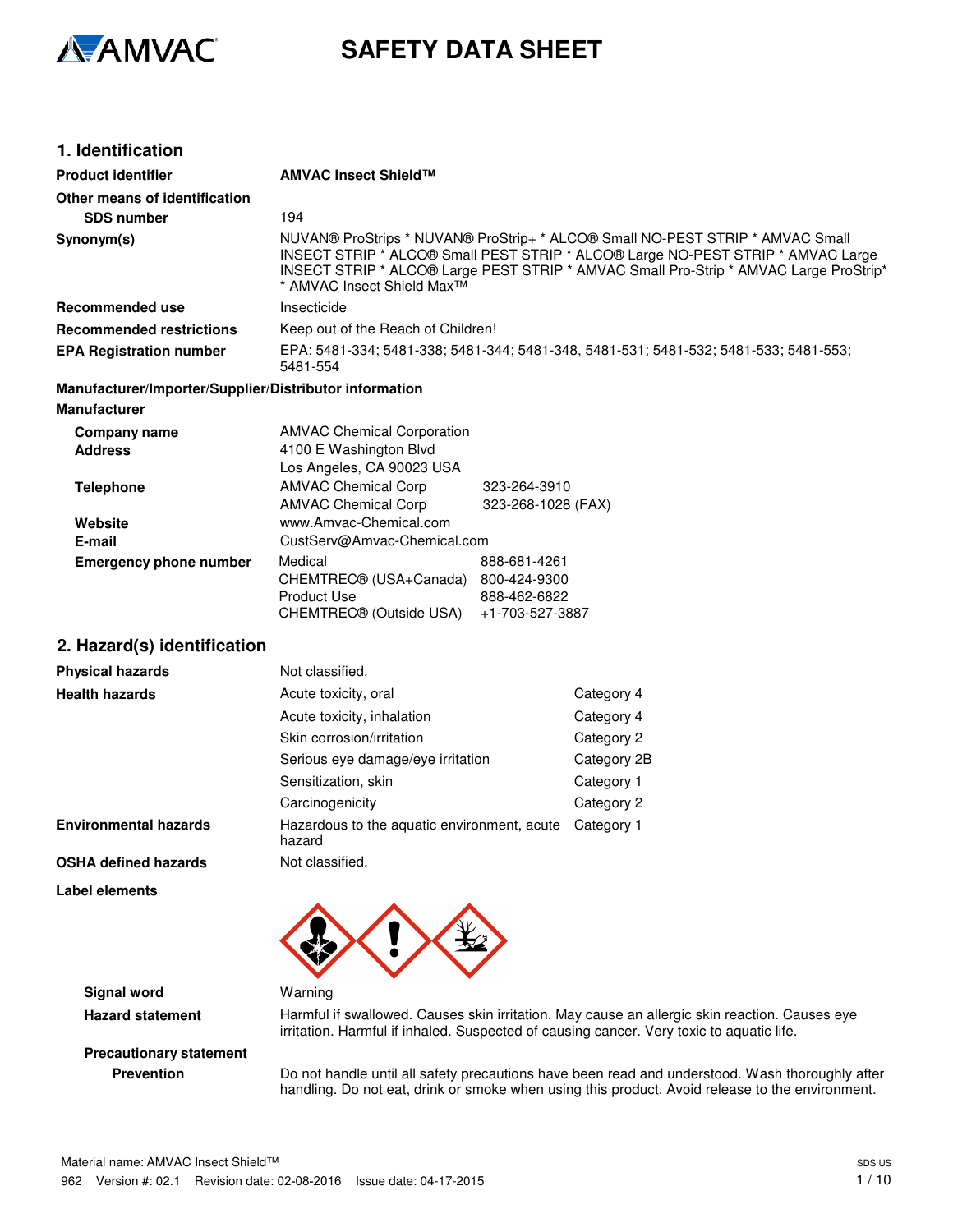| <b>Response</b>                              | If swallowed: Call a poison center/doctor if you feel unwell. If on skin: Wash with plenty of water. If<br>inhaled: Remove person to fresh air and keep comfortable for breathing. If in eyes: Rinse<br>cautiously with water for several minutes. Remove contact lenses, if present and easy to do.<br>Continue rinsing. If skin irritation or rash occurs: Get medical advice/attention. If eye irritation<br>persists: Get medical advice/attention. Take off contaminated clothing and wash before reuse.                                                                                                                                                                                                                                                                                                                                                                                                                                                                                                                                                                                                      |
|----------------------------------------------|--------------------------------------------------------------------------------------------------------------------------------------------------------------------------------------------------------------------------------------------------------------------------------------------------------------------------------------------------------------------------------------------------------------------------------------------------------------------------------------------------------------------------------------------------------------------------------------------------------------------------------------------------------------------------------------------------------------------------------------------------------------------------------------------------------------------------------------------------------------------------------------------------------------------------------------------------------------------------------------------------------------------------------------------------------------------------------------------------------------------|
| <b>Storage</b>                               | Store in original unopened package until ready to use. Protect from extreme temperatures.                                                                                                                                                                                                                                                                                                                                                                                                                                                                                                                                                                                                                                                                                                                                                                                                                                                                                                                                                                                                                          |
| <b>Disposal</b>                              | Dispose of contents/container in accordance with local/regional/national/international regulations.                                                                                                                                                                                                                                                                                                                                                                                                                                                                                                                                                                                                                                                                                                                                                                                                                                                                                                                                                                                                                |
| Hazard(s) not otherwise<br>classified (HNOC) | None known.                                                                                                                                                                                                                                                                                                                                                                                                                                                                                                                                                                                                                                                                                                                                                                                                                                                                                                                                                                                                                                                                                                        |
| <b>Supplemental information</b>              | United States Environmental Protection Agency Labeling Requirements: This chemical is a<br>pesticide product registered by the United States Environmental Protection Agency and is subject<br>to certain labeling requirements under federal pesticide law. These requirements differ from the<br>classification criteria and hazard information required for safety data sheets (SDS), and for<br>workplace labels of non-pesticide chemicals. The hazard information required on the pesticide<br>label is reproduced below. The pesticide label also includes other important information, including<br>directions for use.                                                                                                                                                                                                                                                                                                                                                                                                                                                                                    |
|                                              | HAZARDS TO HUMANS AND DOMESTIC ANIMALS.                                                                                                                                                                                                                                                                                                                                                                                                                                                                                                                                                                                                                                                                                                                                                                                                                                                                                                                                                                                                                                                                            |
|                                              | <b>WARNING</b><br>May be fatal if swallowed. Do not taste or swallow. Harmful if inhaled. Causes moderate eye<br>irritation. Avoid breathing vapors. Avoid contact with eyes. Avoid contact with clothing. After<br>prolonged storage, a small amount of liquid may form on strip. Do not get liquid in eyes. Wash<br>thoroughly with soap and water after handling and before eating, drinking, chewing gum, using<br>tobacco or using the toilet. Remove and launder contaminated clothing before reuse. Do not use<br>in hospitals or clinic rooms, such as patient rooms, wards, nurseries, operating or emergency<br>areas. Within homes, use only in closets, wardrobes and cupboards. Do not use in closets and<br>wardrobes of rooms where infants, children and the sick or aged are or will be present for any<br>extended period of confinement. do not use in kitchens (except cupboards), restaurants or areas<br>where food is prepared or served. Do not use in any area of the home where people will be<br>present for extended periods of time. Not to be taken internally by humans or animals. |

# **3. Composition/information on ingredients**

#### **Mixtures**

| <b>Chemical name</b>                                            | Common name and synonyms                                                                                                                                                                                                                                                                                                                                                                                                                                                                                                                                                                                                                                                                                                                                                                                                                                                                                                                                                                                     | <b>CAS number</b> | $\%$        |
|-----------------------------------------------------------------|--------------------------------------------------------------------------------------------------------------------------------------------------------------------------------------------------------------------------------------------------------------------------------------------------------------------------------------------------------------------------------------------------------------------------------------------------------------------------------------------------------------------------------------------------------------------------------------------------------------------------------------------------------------------------------------------------------------------------------------------------------------------------------------------------------------------------------------------------------------------------------------------------------------------------------------------------------------------------------------------------------------|-------------------|-------------|
| DDVP (DICHLORVOS)                                               |                                                                                                                                                                                                                                                                                                                                                                                                                                                                                                                                                                                                                                                                                                                                                                                                                                                                                                                                                                                                              | 62-73-7           | $18.6 - 20$ |
| <b>Composition comments</b>                                     | All concentrations are in percent by weight.                                                                                                                                                                                                                                                                                                                                                                                                                                                                                                                                                                                                                                                                                                                                                                                                                                                                                                                                                                 |                   |             |
| 4. First-aid measures                                           |                                                                                                                                                                                                                                                                                                                                                                                                                                                                                                                                                                                                                                                                                                                                                                                                                                                                                                                                                                                                              |                   |             |
| <b>Inhalation</b>                                               | Remove victim to fresh air and keep at rest in a position comfortable for breathing. Oxygen or<br>artificial respiration if needed. Do not use mouth-to-mouth method if victim inhaled the substance.<br>Induce artificial respiration with the aid of a pocket mask equipped with a one-way valve or other<br>proper respiratory medical device. Call a physician or poison control center immediately.                                                                                                                                                                                                                                                                                                                                                                                                                                                                                                                                                                                                     |                   |             |
| <b>Skin contact</b>                                             | Remove contaminated clothing immediately and wash skin with soap and water. In case of<br>eczema or other skin disorders: Seek medical attention and take along these instructions. Wash<br>contaminated clothing before reuse.                                                                                                                                                                                                                                                                                                                                                                                                                                                                                                                                                                                                                                                                                                                                                                              |                   |             |
| Eye contact                                                     | Do not rub eyes. Immediately flush eyes with plenty of water for at least 15 minutes. Remove<br>contact lenses, if present and easy to do. Continue rinsing. Get medical attention if irritation<br>develops and persists.                                                                                                                                                                                                                                                                                                                                                                                                                                                                                                                                                                                                                                                                                                                                                                                   |                   |             |
| Ingestion                                                       | Rinse mouth. Never give anything by mouth to a victim who is unconscious or is having<br>convulsions. If vomiting occurs, keep head low so that stomach content doesn't get into the lungs.<br>Do not induce vomiting without advice from poison control center. Get medical advice/attention if<br>vou feel unwell.                                                                                                                                                                                                                                                                                                                                                                                                                                                                                                                                                                                                                                                                                         |                   |             |
| <b>Most important</b><br>symptoms/effects, acute and<br>delayed | This product is a Cholinesterase Inhibitor. Preexisting skin or respiratory disorders may be<br>aggravated by exposure to components of this product. Preexisting conditions which lower<br>cholinesterase levels increase vulnerability to cholinesterase depression. these include: (for<br>plasma) chronic alcoholism; malnutrition; dermatomyositis; existing toxicity from exposure to<br>carbon disulfide; benzalkonium salts, organic mercury compounds, ciguatoxins or solanines; and<br>(for RBC) hemolytic anemia. Acute cholinesterase depression may be evidenced by headache,<br>nausea, vomiting, diarrhea, abdominal cramps, excessive sweating, salivation and tearing,<br>constricted pupils, blurred vision, tightness in chest, weakness, muscle twitching and confusion; in<br>extreme cases, unconsciousness, convulsions, severe respiratory depression and death may<br>occur. Product may cause slight but temporary irritation to the eyes and may cause irritation of the<br>skin. |                   |             |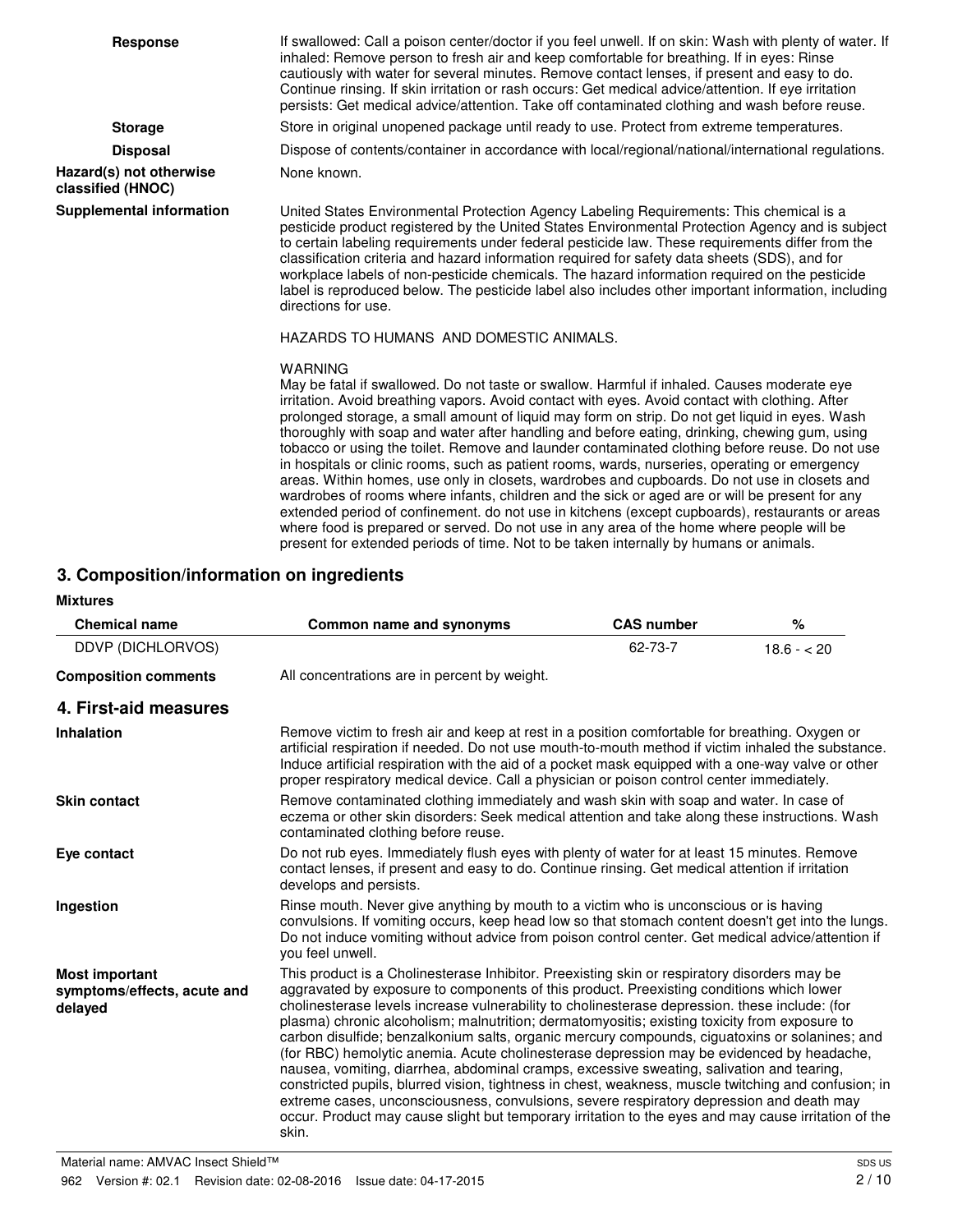| Indication of immediate<br>medical attention and special<br>treatment needed | Note to physicians:<br>This product contains an Organophosphate (OP) Insecticide. However, it is the opinion of the<br>manufacturer/supplier, and their Occupational medical consultant, that any significant exposure to<br>this OP insecticide is highly unlikely. Based upon the formulation of the pest strip the individual's<br>contact with the OP is extremely limited by design. Therefore the examining physician should<br>exercise prudent judgment in determining the causation of the patient's symptoms - taking care to<br>not overlook multiple other etiologies of the patient's symptoms. Contact a local or national poison<br>control center for more information. If it is established that OP poisoning has occurred, the<br>following steps are recommended. Establish airway and oxygenation. IV Atropine sulfate is the<br>antidote of choice against parasympathetic nervous stimulation. If there are signs of<br>parasympathetic stimulation, Atropine Sulfate should be injected at 10 minutes intervals in doses<br>of 1 to 2 milligrams until complete atropinization has occurred. Pralidoxime chloride (2-PAM<br>chloride) may also be used as an effective antidote in addition to and while maintaining full<br>atropinization. In adults, an initial dose of 1 gram of 2-PAM should be injected, preferably as an<br>infusion, in 250 cc of saline over a 15 to 20 minute period. If this is not practical, 2-PAM may be<br>administered slowly by intravenous injection as a 5% solution in water over not less than 2<br>minutes. After about an hour, a second dose of 1 gram of 2-PAM will be indicated if muscle<br>weakness has not been relieved. For infants and children, the dose of 2-PAM is 0.25 grams. Avoid<br>morphine, aminophylline, phenothiazine, reserpine, furosemide and ethacrynic acid. Clear chest by<br>postural drainage. Oxygen administration may be necessary. Observe patient continuously for 48<br>hours. Repeated exposure to cholinesterase inhibitors may without warning cause prolonged<br>susceptibility very small doses of any cholinesterase inhibitor. Allow no further exposure until time<br>for cholinesterase regeneration has been attained as determined by a blood test. Bathe and<br>shampoo contaminated skin and hair. If ingested, empty stomach; activated charcoal is useful to |
|------------------------------------------------------------------------------|------------------------------------------------------------------------------------------------------------------------------------------------------------------------------------------------------------------------------------------------------------------------------------------------------------------------------------------------------------------------------------------------------------------------------------------------------------------------------------------------------------------------------------------------------------------------------------------------------------------------------------------------------------------------------------------------------------------------------------------------------------------------------------------------------------------------------------------------------------------------------------------------------------------------------------------------------------------------------------------------------------------------------------------------------------------------------------------------------------------------------------------------------------------------------------------------------------------------------------------------------------------------------------------------------------------------------------------------------------------------------------------------------------------------------------------------------------------------------------------------------------------------------------------------------------------------------------------------------------------------------------------------------------------------------------------------------------------------------------------------------------------------------------------------------------------------------------------------------------------------------------------------------------------------------------------------------------------------------------------------------------------------------------------------------------------------------------------------------------------------------------------------------------------------------------------------------------------------------------------------------------------------------------------------------------------------------------------------------------------------------|
|                                                                              | further to further limit absorption. If victim is alert, Syrup of Ipecac (2 tablespoons in adults, 1<br>tablespoon in small children) is indicated. If symptoms such as loss of gag reflex, convulsions, or<br>unconsciousness occur before emesis, gastric lavage should be considered following intubation<br>with a cuffed endotracheal tube.                                                                                                                                                                                                                                                                                                                                                                                                                                                                                                                                                                                                                                                                                                                                                                                                                                                                                                                                                                                                                                                                                                                                                                                                                                                                                                                                                                                                                                                                                                                                                                                                                                                                                                                                                                                                                                                                                                                                                                                                                             |
| <b>General information</b>                                                   | IF exposed or concerned: Get medical advice/attention. Ensure that medical personnel are aware<br>of the material(s) involved, and take precautions to protect themselves. Show this safety data<br>sheet to the doctor in attendance. Wash contaminated clothing before reuse.                                                                                                                                                                                                                                                                                                                                                                                                                                                                                                                                                                                                                                                                                                                                                                                                                                                                                                                                                                                                                                                                                                                                                                                                                                                                                                                                                                                                                                                                                                                                                                                                                                                                                                                                                                                                                                                                                                                                                                                                                                                                                              |
| 5. Fire-fighting measures                                                    |                                                                                                                                                                                                                                                                                                                                                                                                                                                                                                                                                                                                                                                                                                                                                                                                                                                                                                                                                                                                                                                                                                                                                                                                                                                                                                                                                                                                                                                                                                                                                                                                                                                                                                                                                                                                                                                                                                                                                                                                                                                                                                                                                                                                                                                                                                                                                                              |
| Suitable extinguishing media                                                 | Water spray. Water fog. Foam. Dry chemical powder. Carbon dioxide (CO2).                                                                                                                                                                                                                                                                                                                                                                                                                                                                                                                                                                                                                                                                                                                                                                                                                                                                                                                                                                                                                                                                                                                                                                                                                                                                                                                                                                                                                                                                                                                                                                                                                                                                                                                                                                                                                                                                                                                                                                                                                                                                                                                                                                                                                                                                                                     |
| <b>Unsuitable extinguishing</b><br>media                                     | None known.                                                                                                                                                                                                                                                                                                                                                                                                                                                                                                                                                                                                                                                                                                                                                                                                                                                                                                                                                                                                                                                                                                                                                                                                                                                                                                                                                                                                                                                                                                                                                                                                                                                                                                                                                                                                                                                                                                                                                                                                                                                                                                                                                                                                                                                                                                                                                                  |
| Specific hazards arising from<br>the chemical                                | During fire, gases hazardous to health may be formed. Hydrogen chloride, carbon oxides and<br>unidentified organic compounds may be formed when it is heated excessively or burned.                                                                                                                                                                                                                                                                                                                                                                                                                                                                                                                                                                                                                                                                                                                                                                                                                                                                                                                                                                                                                                                                                                                                                                                                                                                                                                                                                                                                                                                                                                                                                                                                                                                                                                                                                                                                                                                                                                                                                                                                                                                                                                                                                                                          |
| Special protective equipment<br>and precautions for firefighters             | Self-contained breathing apparatus and full protective clothing must be worn in case of fire.                                                                                                                                                                                                                                                                                                                                                                                                                                                                                                                                                                                                                                                                                                                                                                                                                                                                                                                                                                                                                                                                                                                                                                                                                                                                                                                                                                                                                                                                                                                                                                                                                                                                                                                                                                                                                                                                                                                                                                                                                                                                                                                                                                                                                                                                                |
| <b>Fire fighting</b><br>equipment/instructions                               | Evacuate area. Use water spray to cool unopened containers. Water runoff can cause<br>environmental damage. Dike and collect extinguishing water.                                                                                                                                                                                                                                                                                                                                                                                                                                                                                                                                                                                                                                                                                                                                                                                                                                                                                                                                                                                                                                                                                                                                                                                                                                                                                                                                                                                                                                                                                                                                                                                                                                                                                                                                                                                                                                                                                                                                                                                                                                                                                                                                                                                                                            |
| <b>Specific methods</b>                                                      | Use standard firefighting procedures and consider the hazards of other involved materials.                                                                                                                                                                                                                                                                                                                                                                                                                                                                                                                                                                                                                                                                                                                                                                                                                                                                                                                                                                                                                                                                                                                                                                                                                                                                                                                                                                                                                                                                                                                                                                                                                                                                                                                                                                                                                                                                                                                                                                                                                                                                                                                                                                                                                                                                                   |
| <b>General fire hazards</b>                                                  | No unusual fire or explosion hazards noted.                                                                                                                                                                                                                                                                                                                                                                                                                                                                                                                                                                                                                                                                                                                                                                                                                                                                                                                                                                                                                                                                                                                                                                                                                                                                                                                                                                                                                                                                                                                                                                                                                                                                                                                                                                                                                                                                                                                                                                                                                                                                                                                                                                                                                                                                                                                                  |
| 6. Accidental release measures                                               |                                                                                                                                                                                                                                                                                                                                                                                                                                                                                                                                                                                                                                                                                                                                                                                                                                                                                                                                                                                                                                                                                                                                                                                                                                                                                                                                                                                                                                                                                                                                                                                                                                                                                                                                                                                                                                                                                                                                                                                                                                                                                                                                                                                                                                                                                                                                                                              |
| Personal precautions,<br>protective equipment and<br>emergency procedures    | Keep unnecessary personnel away. Keep people away from and upwind of spill/leak. Keep out of<br>low areas. Wear appropriate protective equipment and clothing during clean-up. Do not breathe<br>dust. Do not touch damaged containers or spilled material unless wearing appropriate protective<br>clothing. Ensure adequate ventilation. Local authorities should be advised if significant spillages<br>cannot be contained. For personal protection, see section 8 of the SDS.                                                                                                                                                                                                                                                                                                                                                                                                                                                                                                                                                                                                                                                                                                                                                                                                                                                                                                                                                                                                                                                                                                                                                                                                                                                                                                                                                                                                                                                                                                                                                                                                                                                                                                                                                                                                                                                                                           |
| <b>Methods and materials for</b><br>containment and cleaning up              | Pick up strips for reuse or disposal. Wash thoroughly with soap and water after handling the strip.<br>For waste disposal, see section 13 of the SDS.                                                                                                                                                                                                                                                                                                                                                                                                                                                                                                                                                                                                                                                                                                                                                                                                                                                                                                                                                                                                                                                                                                                                                                                                                                                                                                                                                                                                                                                                                                                                                                                                                                                                                                                                                                                                                                                                                                                                                                                                                                                                                                                                                                                                                        |
| <b>Environmental precautions</b>                                             | Avoid release to the environment. Prevent further leakage or spillage if safe to do so. Avoid<br>discharge into drains, water courses or onto the ground. Inform appropriate managerial or<br>supervisory personnel of all environmental releases.                                                                                                                                                                                                                                                                                                                                                                                                                                                                                                                                                                                                                                                                                                                                                                                                                                                                                                                                                                                                                                                                                                                                                                                                                                                                                                                                                                                                                                                                                                                                                                                                                                                                                                                                                                                                                                                                                                                                                                                                                                                                                                                           |
| 7. Handling and storage                                                      |                                                                                                                                                                                                                                                                                                                                                                                                                                                                                                                                                                                                                                                                                                                                                                                                                                                                                                                                                                                                                                                                                                                                                                                                                                                                                                                                                                                                                                                                                                                                                                                                                                                                                                                                                                                                                                                                                                                                                                                                                                                                                                                                                                                                                                                                                                                                                                              |

Read label before use. Avoid contact with eyes, skin, and clothing. Avoid prolonged exposure. Do not taste or swallow. When using, do not eat, drink or smoke. Wash hands thoroughly after handling. Avoid release to the environment. **Precautions for safe handling**

**Conditions for safe storage, including any incompatibilities**

Store in original sealed package until use. Store away from incompatible materials (see Section 10 of the SDS). Keep out of the reach of children. Keep away from food, drink and animal feedstuffs.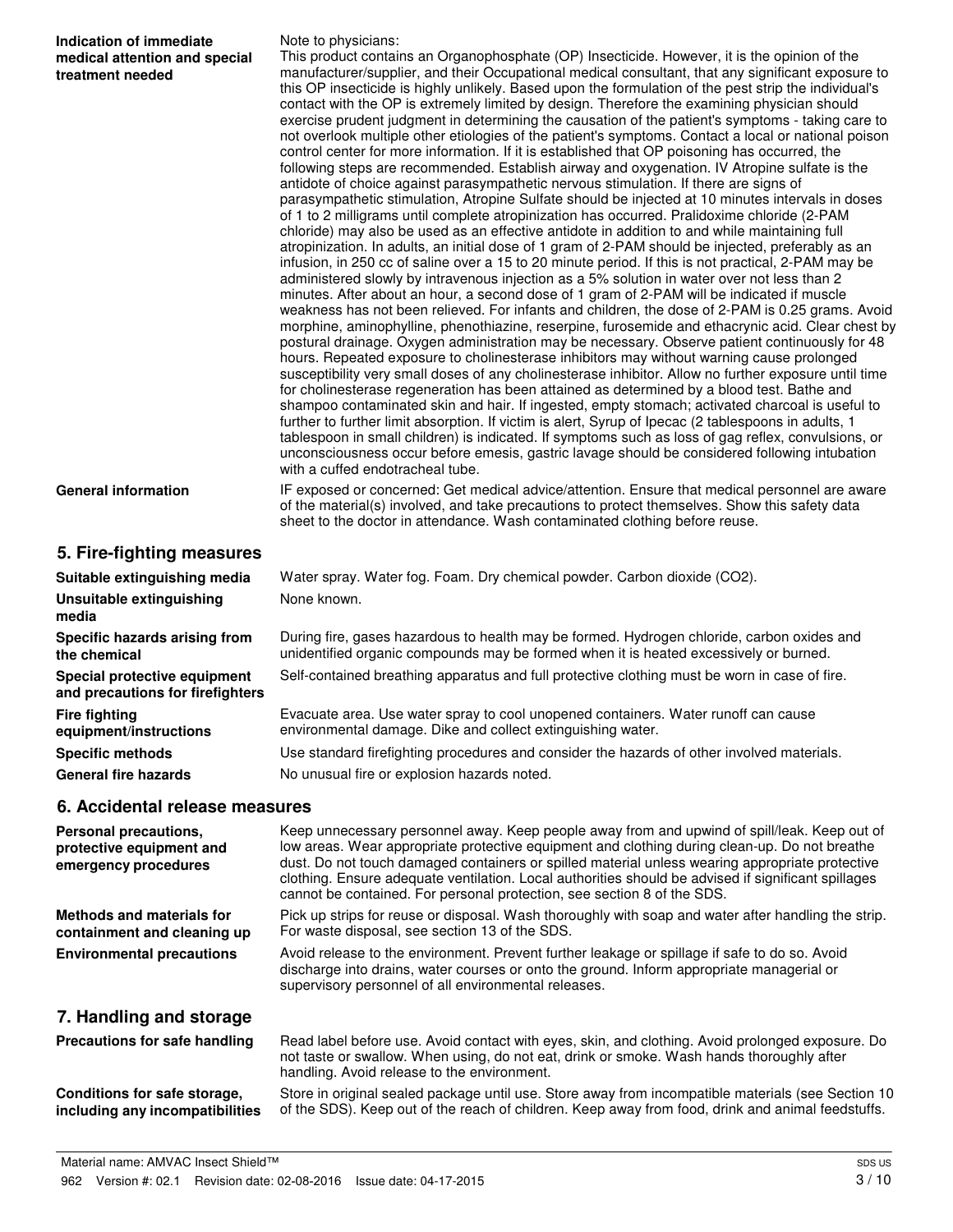# **8. Exposure controls/personal protection**

#### **Occupational exposure limits**

| <b>Components</b>                                            | US. OSHA Table Z-1 Limits for Air Contaminants (29 CFR 1910.1000)<br><b>Type</b>                                                                                                                                                                                                                                                     | Value                             |                                  |
|--------------------------------------------------------------|--------------------------------------------------------------------------------------------------------------------------------------------------------------------------------------------------------------------------------------------------------------------------------------------------------------------------------------|-----------------------------------|----------------------------------|
| DDVP (DICHLORVOS)<br>(CAS 62-73-7)                           | PEL                                                                                                                                                                                                                                                                                                                                  | 1 $mg/m3$                         |                                  |
| <b>US. ACGIH Threshold Limit Values</b><br><b>Components</b> | <b>Type</b>                                                                                                                                                                                                                                                                                                                          | Value                             | <b>Form</b>                      |
| DDVP (DICHLORVOS)<br>$(CAS 62-73-7)$                         | <b>TWA</b>                                                                                                                                                                                                                                                                                                                           | $0.1$ mg/m3                       | Inhalable fraction and<br>vapor. |
| US. NIOSH: Pocket Guide to Chemical Hazards                  |                                                                                                                                                                                                                                                                                                                                      |                                   |                                  |
| <b>Components</b>                                            | <b>Type</b>                                                                                                                                                                                                                                                                                                                          | Value                             |                                  |
| DDVP (DICHLORVOS)<br>(CAS 62-73-7)                           | <b>TWA</b>                                                                                                                                                                                                                                                                                                                           | 1 $mg/m3$                         |                                  |
| <b>Biological limit values</b>                               | No biological exposure limits noted for the ingredient(s).                                                                                                                                                                                                                                                                           |                                   |                                  |
| <b>Exposure guidelines</b>                                   |                                                                                                                                                                                                                                                                                                                                      |                                   |                                  |
| US ACGIH Threshold Limit Values: Skin designation            |                                                                                                                                                                                                                                                                                                                                      |                                   |                                  |
| DDVP (DICHLORVOS) (CAS 62-73-7)                              | US NIOSH Pocket Guide to Chemical Hazards: Skin designation                                                                                                                                                                                                                                                                          | Can be absorbed through the skin. |                                  |
|                                                              |                                                                                                                                                                                                                                                                                                                                      |                                   |                                  |
| DDVP (DICHLORVOS) (CAS 62-73-7)                              | US. OSHA Table Z-1 Limits for Air Contaminants (29 CFR 1910.1000)                                                                                                                                                                                                                                                                    | Can be absorbed through the skin. |                                  |
| DDVP (DICHLORVOS) (CAS 62-73-7)                              |                                                                                                                                                                                                                                                                                                                                      | Can be absorbed through the skin. |                                  |
| Appropriate engineering<br>controls                          | General ventilation normally adequate. Applicable for industrial settings only: Use process<br>enclosures, local exhaust ventilation, or other engineering controls to control airborne levels below<br>recommended exposure limits.                                                                                                 |                                   |                                  |
|                                                              | Individual protection measures, such as personal protective equipment                                                                                                                                                                                                                                                                |                                   |                                  |
| Eye/face protection                                          | Not normally needed. If contact is likely, safety glasses with side shields are recommended.                                                                                                                                                                                                                                         |                                   |                                  |
| <b>Skin protection</b><br><b>Hand protection</b>             | Not normally needed. For prolonged or repeated skin contact use suitable protective gloves.<br>Nitrile, butyl rubber or neoprene gloves are recommended.                                                                                                                                                                             |                                   |                                  |
| Other                                                        | Not normally needed.                                                                                                                                                                                                                                                                                                                 |                                   |                                  |
| <b>Respiratory protection</b>                                | No personal respiratory protective equipment normally required. When workers are facing<br>concentrations above the exposure limit they must use appropriate certified respirators.                                                                                                                                                  |                                   |                                  |
| <b>Thermal hazards</b>                                       | Not applicable.                                                                                                                                                                                                                                                                                                                      |                                   |                                  |
| General hygiene<br>considerations                            | Keep away from food and drink. Always observe good personal hygiene measures, such as<br>washing after handling the material and before eating, drinking, and/or smoking. Routinely wash<br>work clothing and protective equipment to remove contaminants. Contaminated work clothing<br>should not be allowed out of the workplace. |                                   |                                  |

# **9. Physical and chemical properties**

| Appearance                                 |                                |
|--------------------------------------------|--------------------------------|
| <b>Physical state</b>                      | Solid.                         |
| Form                                       | Rectangular plastic strip.     |
| Color                                      | Yellow or Blue                 |
| Odor                                       | Mild chemical odor             |
| Odor threshold                             | Not available.                 |
| рH                                         | Not applicable                 |
| Melting point/freezing point               | $-76$ °F ( $-60$ °C) estimated |
| Initial boiling point and boiling<br>range | Not applicable                 |
| Flash point                                | 175 °F (79 °C) estimated       |
| <b>Evaporation rate</b>                    | 10 - 100 mg/day of DDVP        |
| Flammability (solid, gas)                  | Not available.                 |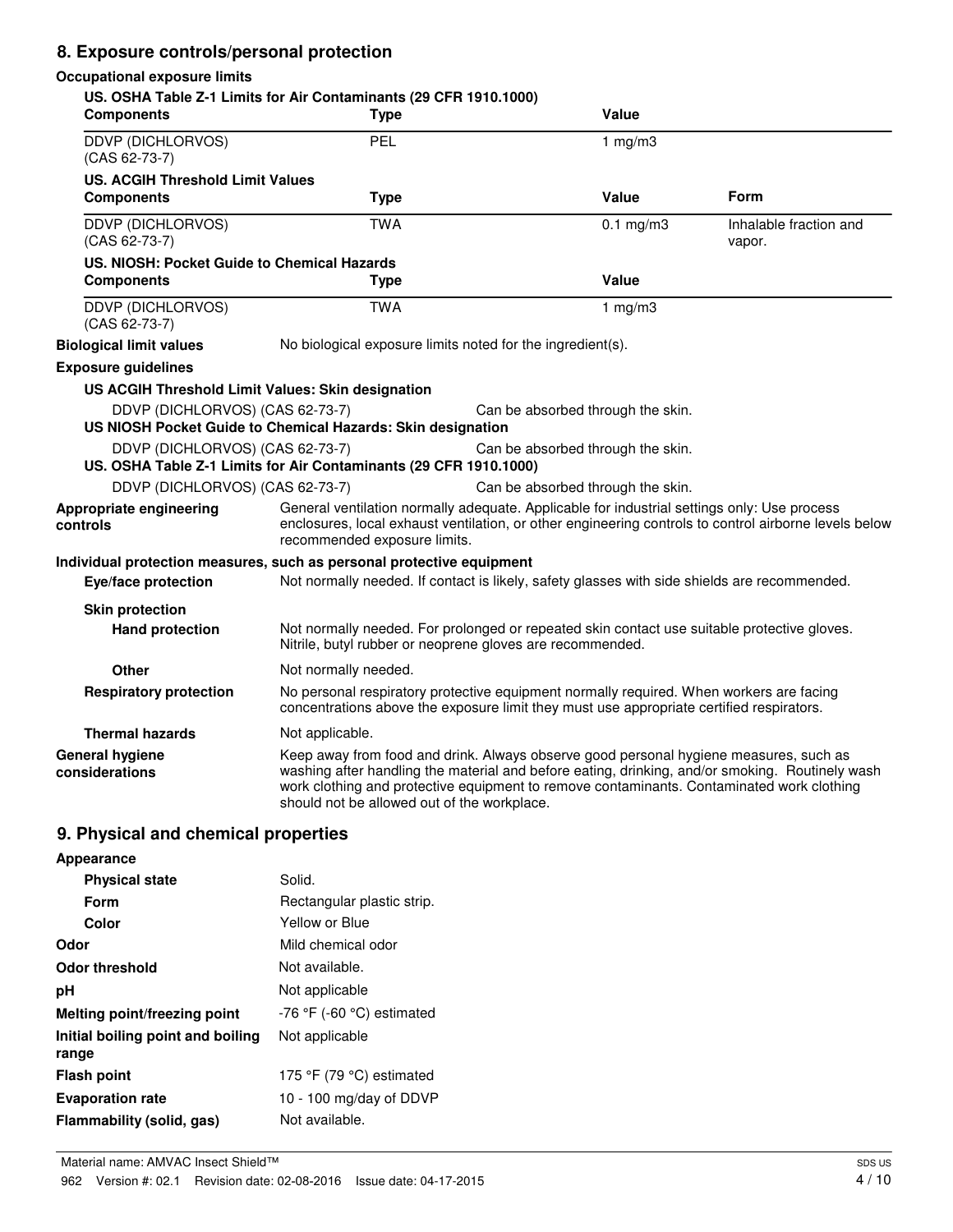#### **Upper/lower flammability or explosive limits**

| <b>Flammability limit - lower</b><br>$(\% )$ | Not available.                                                 |
|----------------------------------------------|----------------------------------------------------------------|
| <b>Flammability limit - upper</b><br>$(\% )$ | Not available.                                                 |
| Explosive limit - lower (%)                  | Not available.                                                 |
| Explosive limit - upper (%)                  | Not available.                                                 |
| Vapor pressure                               | $1.00E-02$ mm Hg (DDVP)                                        |
| Vapor density                                | Heavier than air                                               |
| <b>Relative density</b>                      | 1.26                                                           |
| Solubility(ies)                              |                                                                |
| Solubility (water)                           | Negligible                                                     |
| Solubility (other)                           | This product is softened in aromatic and chlorinated solvents. |
| <b>Auto-ignition temperature</b>             | Not available.                                                 |
| <b>Decomposition temperature</b>             | Not available.                                                 |
| Viscosity                                    | Not available.                                                 |
| <b>Other information</b>                     |                                                                |
| <b>Density</b>                               | 68.66 $lb/ft^3$                                                |
| <b>Percent volatile</b>                      | 18.6 $%$ v/v                                                   |

# **10. Stability and reactivity**

| Reactivity                                   | The product is stable and non-reactive under normal conditions of use, storage and transport.                                                                                                                                                                                             |
|----------------------------------------------|-------------------------------------------------------------------------------------------------------------------------------------------------------------------------------------------------------------------------------------------------------------------------------------------|
| <b>Chemical stability</b>                    | Material is stable under normal conditions.                                                                                                                                                                                                                                               |
| <b>Possibility of hazardous</b><br>reactions | No dangerous reaction known under conditions of normal use.                                                                                                                                                                                                                               |
| <b>Conditions to avoid</b>                   | Contact with incompatible materials.                                                                                                                                                                                                                                                      |
| Incompatible materials                       | Strong acids. Oxidizing agents. Strong bases.                                                                                                                                                                                                                                             |
| <b>Hazardous decomposition</b><br>products   | No hazardous decomposition products are known. This product may emit hazardous fumes of<br>hydrogen chloride, carbon oxides, and unidentified organic compounds when it is heated<br>excessively or burned. WEAR SELF-CONTAINED BREATHING APPARATUS when these<br>conditions are present. |

# **11. Toxicological information**

#### **Information on likely routes of exposure**

| <b>Inhalation</b>                                                                  | Harmful if inhaled.                                                                                                                                                                                                                                                                                                                                                                                                                                                                                                                                                                                                                                                                                                                                                                                                                                                                                                                                                                                          |
|------------------------------------------------------------------------------------|--------------------------------------------------------------------------------------------------------------------------------------------------------------------------------------------------------------------------------------------------------------------------------------------------------------------------------------------------------------------------------------------------------------------------------------------------------------------------------------------------------------------------------------------------------------------------------------------------------------------------------------------------------------------------------------------------------------------------------------------------------------------------------------------------------------------------------------------------------------------------------------------------------------------------------------------------------------------------------------------------------------|
| <b>Skin contact</b>                                                                | Causes skin irritation. May cause an allergic skin reaction.                                                                                                                                                                                                                                                                                                                                                                                                                                                                                                                                                                                                                                                                                                                                                                                                                                                                                                                                                 |
| Eye contact                                                                        | Causes eve irritation.                                                                                                                                                                                                                                                                                                                                                                                                                                                                                                                                                                                                                                                                                                                                                                                                                                                                                                                                                                                       |
| Ingestion                                                                          | Harmful if swallowed.                                                                                                                                                                                                                                                                                                                                                                                                                                                                                                                                                                                                                                                                                                                                                                                                                                                                                                                                                                                        |
| Symptoms related to the<br>physical, chemical and<br>toxicological characteristics | This product is a Cholinesterase Inhibitor. Preexisting skin or respiratory disorders may be<br>aggravated by exposure to components of this product. Preexisting conditions which lower<br>cholinesterase levels increase vulnerability to cholinesterase depression. These include: (for<br>plasma) chronic alcoholism; malnutrition; dermatomyositis; existing toxicity from exposure to<br>carbon disulfide; benzalkonium salts, organic mercury compounds, ciguatoxins or solanines; and<br>(for RBC) hemolytic anemia. Acute cholinesterase depression may be evidenced by headache,<br>nausea, vomiting, diarrhea, abdominal cramps, excessive sweating, salivation and tearing,<br>constricted pupils, blurred vision, tightness in chest, weakness, muscle twitching and confusion; in<br>extreme cases, unconsciousness, convulsions, severe respiratory depression and death may<br>occur. Product may cause slight but temporary irritation to the eyes and may cause irritation of the<br>skin. |
| Information on toxicological effects                                               |                                                                                                                                                                                                                                                                                                                                                                                                                                                                                                                                                                                                                                                                                                                                                                                                                                                                                                                                                                                                              |

Acute toxicity **Harmful if inhaled. Harmful if swallowed. May cause an allergic skin reaction.**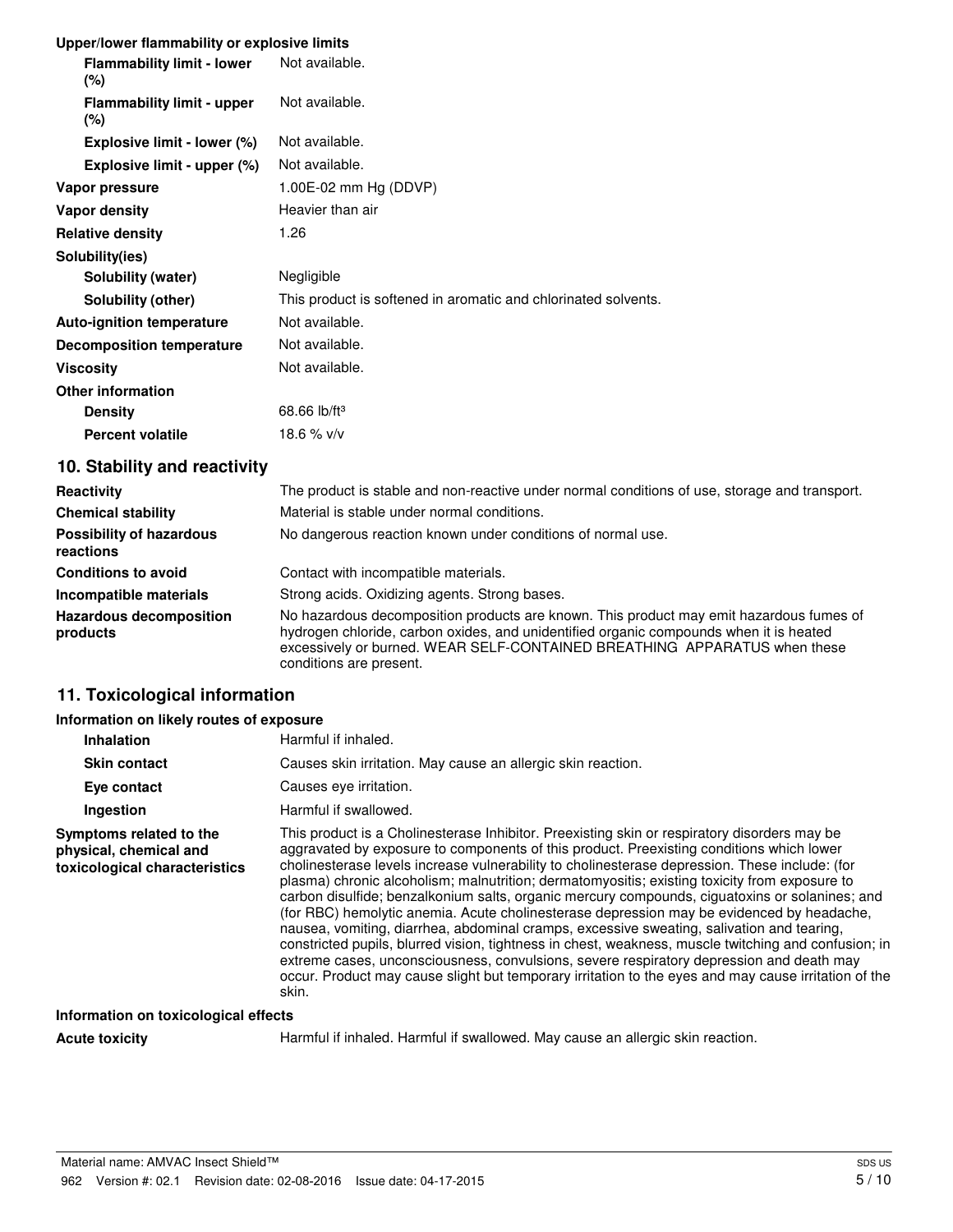| <b>Product</b>                       | <b>Species</b>                                                               |                                                    | <b>Test Results</b>                                                                                   |
|--------------------------------------|------------------------------------------------------------------------------|----------------------------------------------------|-------------------------------------------------------------------------------------------------------|
| AMVAC Insect Shield™                 |                                                                              |                                                    |                                                                                                       |
| Acute                                |                                                                              |                                                    |                                                                                                       |
| Dermal                               |                                                                              |                                                    |                                                                                                       |
| LD50                                 | Rabbit                                                                       |                                                    | 27400 mg/kg (intact abdominal skin)                                                                   |
| Oral                                 |                                                                              |                                                    |                                                                                                       |
| LD50                                 | female rat                                                                   |                                                    | 382 mg/kg                                                                                             |
|                                      | male rat                                                                     |                                                    | 679 mg/kg                                                                                             |
| <b>Skin corrosion/irritation</b>     | Causes skin irritation.                                                      |                                                    |                                                                                                       |
| <b>Irritation Corrosion - Skin</b>   |                                                                              |                                                    |                                                                                                       |
| AMVAC Insect Shield™                 |                                                                              | Result: Irritant                                   |                                                                                                       |
|                                      |                                                                              | Species: Rabbit                                    |                                                                                                       |
| Serious eye damage/eye<br>irritation | Causes eye irritation.                                                       |                                                    |                                                                                                       |
| Eye                                  |                                                                              |                                                    |                                                                                                       |
| AMVAC Insect Shield™                 |                                                                              | Result: Irritant                                   |                                                                                                       |
|                                      |                                                                              | Species: Rabbit                                    |                                                                                                       |
| Respiratory or skin sensitization    |                                                                              |                                                    |                                                                                                       |
| <b>ACGIH sensitization</b>           |                                                                              |                                                    |                                                                                                       |
| DDVP (DICHLORVOS) (CAS 62-73-7)      |                                                                              | Dermal sensitization                               |                                                                                                       |
| <b>Respiratory sensitization</b>     | Not available.                                                               |                                                    |                                                                                                       |
| <b>Skin sensitization</b>            | May cause an allergic skin reaction.                                         |                                                    |                                                                                                       |
| <b>Sensitization</b>                 |                                                                              |                                                    |                                                                                                       |
| AMVAC Insect Shield™                 |                                                                              | Result: Possible sensitizer<br>Species: Guinea pig |                                                                                                       |
| Germ cell mutagenicity               |                                                                              |                                                    | No data available to indicate product or any components present at greater than 0.1% are              |
|                                      | mutagenic or genotoxic.                                                      |                                                    |                                                                                                       |
| Carcinogenicity                      | Suspected of causing cancer.                                                 |                                                    |                                                                                                       |
|                                      | IARC Monographs. Overall Evaluation of Carcinogenicity                       |                                                    |                                                                                                       |
| DDVP (DICHLORVOS) (CAS 62-73-7)      |                                                                              | 2B Possibly carcinogenic to humans.                |                                                                                                       |
|                                      | OSHA Specifically Regulated Substances (29 CFR 1910.1001-1050)               |                                                    |                                                                                                       |
| Not listed.                          | US. National Toxicology Program (NTP) Report on Carcinogens                  |                                                    |                                                                                                       |
| Not available.                       |                                                                              |                                                    |                                                                                                       |
| <b>Reproductive toxicity</b>         | This product is not expected to cause reproductive or developmental effects. |                                                    |                                                                                                       |
| Specific target organ toxicity -     | Not classified.                                                              |                                                    |                                                                                                       |
| single exposure                      |                                                                              |                                                    |                                                                                                       |
| Specific target organ toxicity -     | Not classified.                                                              |                                                    |                                                                                                       |
| repeated exposure                    |                                                                              |                                                    |                                                                                                       |
| <b>Aspiration hazard</b>             | Not likely, due to the form of the product.                                  |                                                    |                                                                                                       |
| <b>Chronic effects</b>               |                                                                              |                                                    | Prolonged inhalation may be harmful. Prolonged exposure may cause chronic effects.                    |
| 12. Ecological information           |                                                                              |                                                    |                                                                                                       |
| <b>Ecotoxicity</b>                   |                                                                              |                                                    | Very toxic to aquatic life. This product is toxic to fish, birds, and other wildlife. Keep out of any |
|                                      |                                                                              |                                                    | body of water. Do not contaminate water when disposing of equipment washwaters or wastes.             |
| Persistence and degradability        | No data is available on the degradability of this product.                   |                                                    |                                                                                                       |
| <b>Bioaccumulative potential</b>     | No data available.                                                           |                                                    |                                                                                                       |
| <b>Mobility in soil</b>              | No data available.                                                           |                                                    |                                                                                                       |
| Other adverse effects                | None known.                                                                  |                                                    |                                                                                                       |
| 13. Disposal considerations          |                                                                              |                                                    |                                                                                                       |
|                                      |                                                                              |                                                    |                                                                                                       |
| <b>Disposal instructions</b>         | plastic bag before putting it in the trash.                                  |                                                    | Dispose of product and packaging in the trash. Wrap the strip in paper and place in a sealed          |
| <b>Local disposal regulations</b>    | Dispose in accordance with all applicable regulations.                       |                                                    |                                                                                                       |
| <b>Hazardous waste code</b>          | Not applicable.                                                              |                                                    |                                                                                                       |
| Material name: AMVAC Insect Shield™  |                                                                              |                                                    | SDS                                                                                                   |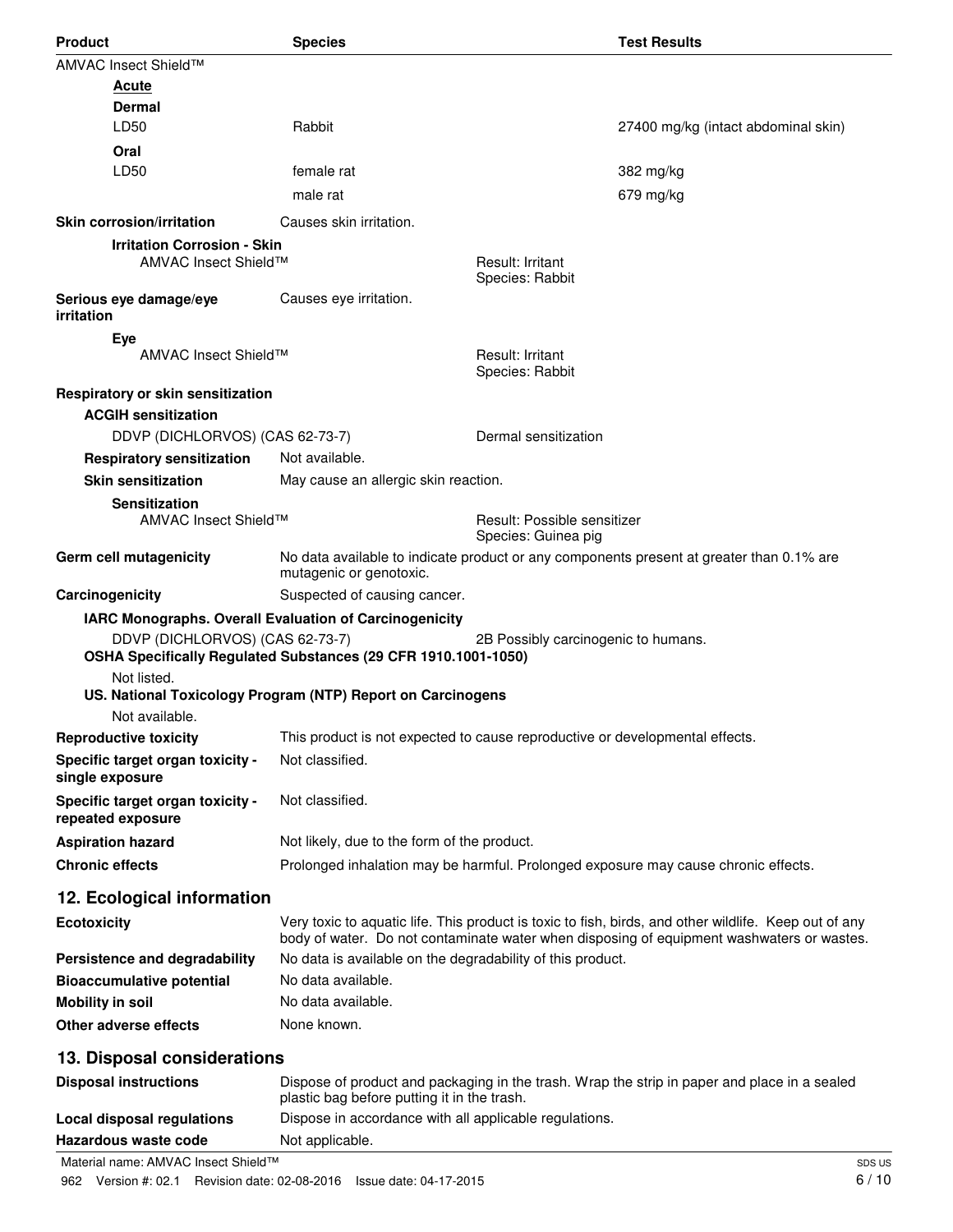| Waste from residues / unused<br>products | Unused products can typically be disposed in the trash. Dispose of in accordance with all<br>applicable regulations.                                                                                                                                                                                                      |
|------------------------------------------|---------------------------------------------------------------------------------------------------------------------------------------------------------------------------------------------------------------------------------------------------------------------------------------------------------------------------|
| Contaminated packaging                   | As a household waste, the spent strip should be wrapped in paper, placed in a sealed plastic bag,<br>and put into the trash. If large numbers of strips are to be discarded the local authorities or the<br>EPA should be contacted to find out the current regulations. The empty package can be placed in<br>the trash. |
|                                          |                                                                                                                                                                                                                                                                                                                           |

## **14. Transport information**

## **DOT**

| UN number<br>UN proper shipping name<br><b>Transport hazard class(es)</b> | <b>UN3077</b><br>Environmentally hazardous substances, solid, n.o.s. (Dichlorvos), MARINE POLLUTANT  |
|---------------------------------------------------------------------------|------------------------------------------------------------------------------------------------------|
| <b>Class</b>                                                              | $\boldsymbol{9}$                                                                                     |
| <b>Subsidiary risk</b>                                                    | $\blacksquare$                                                                                       |
| Label(s)                                                                  | 9                                                                                                    |
| Packing group                                                             | Ш                                                                                                    |
| <b>Environmental hazards</b>                                              |                                                                                                      |
| <b>Marine pollutant</b>                                                   | Yes                                                                                                  |
|                                                                           | Special precautions for user Read safety instructions, SDS and emergency procedures before handling. |
| <b>Special provisions</b>                                                 | 8, 146, 335, A112, B54, IB8, IP3, N20, T1, TP33                                                      |
| <b>Packaging exceptions</b>                                               | 155                                                                                                  |
|                                                                           | 213                                                                                                  |
| Packaging non bulk                                                        | 240                                                                                                  |
| Packaging bulk<br><b>IATA</b>                                             |                                                                                                      |
|                                                                           |                                                                                                      |
| <b>UN number</b>                                                          | <b>UN3077</b>                                                                                        |
| UN proper shipping name                                                   | Environmentally hazardous substance, solid, n.o.s. (Dichlorvos)                                      |
| <b>Transport hazard class(es)</b>                                         |                                                                                                      |
| <b>Class</b>                                                              | $\boldsymbol{9}$                                                                                     |
| <b>Subsidiary risk</b>                                                    | $\overline{a}$                                                                                       |
| Packing group                                                             | Ш                                                                                                    |
| <b>Environmental hazards</b>                                              | No.                                                                                                  |
| <b>ERG Code</b>                                                           | 9L                                                                                                   |
| <b>Other information</b>                                                  | Special precautions for user Read safety instructions, SDS and emergency procedures before handling. |
| Passenger and cargo<br>aircraft                                           | Allowed with restrictions.                                                                           |
| Cargo aircraft only                                                       | Allowed with restrictions.                                                                           |
| <b>IMDG</b>                                                               |                                                                                                      |
| <b>UN number</b>                                                          | UN3077                                                                                               |
| UN proper shipping name                                                   | ENVIRONMENTALLY HAZARDOUS SUBSTANCE, SOLID, N.O.S. (Dichlorvos), MARINE<br><b>POLLUTANT</b>          |
| <b>Transport hazard class(es)</b>                                         |                                                                                                      |
| <b>Class</b>                                                              | 9                                                                                                    |
| <b>Subsidiary risk</b>                                                    |                                                                                                      |
| Packing group                                                             | Ш                                                                                                    |
| <b>Environmental hazards</b>                                              |                                                                                                      |
| <b>Marine pollutant</b>                                                   | Yes                                                                                                  |
| <b>EmS</b>                                                                | F-A, S-F                                                                                             |
|                                                                           | Special precautions for user Read safety instructions, SDS and emergency procedures before handling. |
| Transport in bulk according to                                            | Not applicable.                                                                                      |
| Annex II of MARPOL 73/78 and<br>the IBC Code                              |                                                                                                      |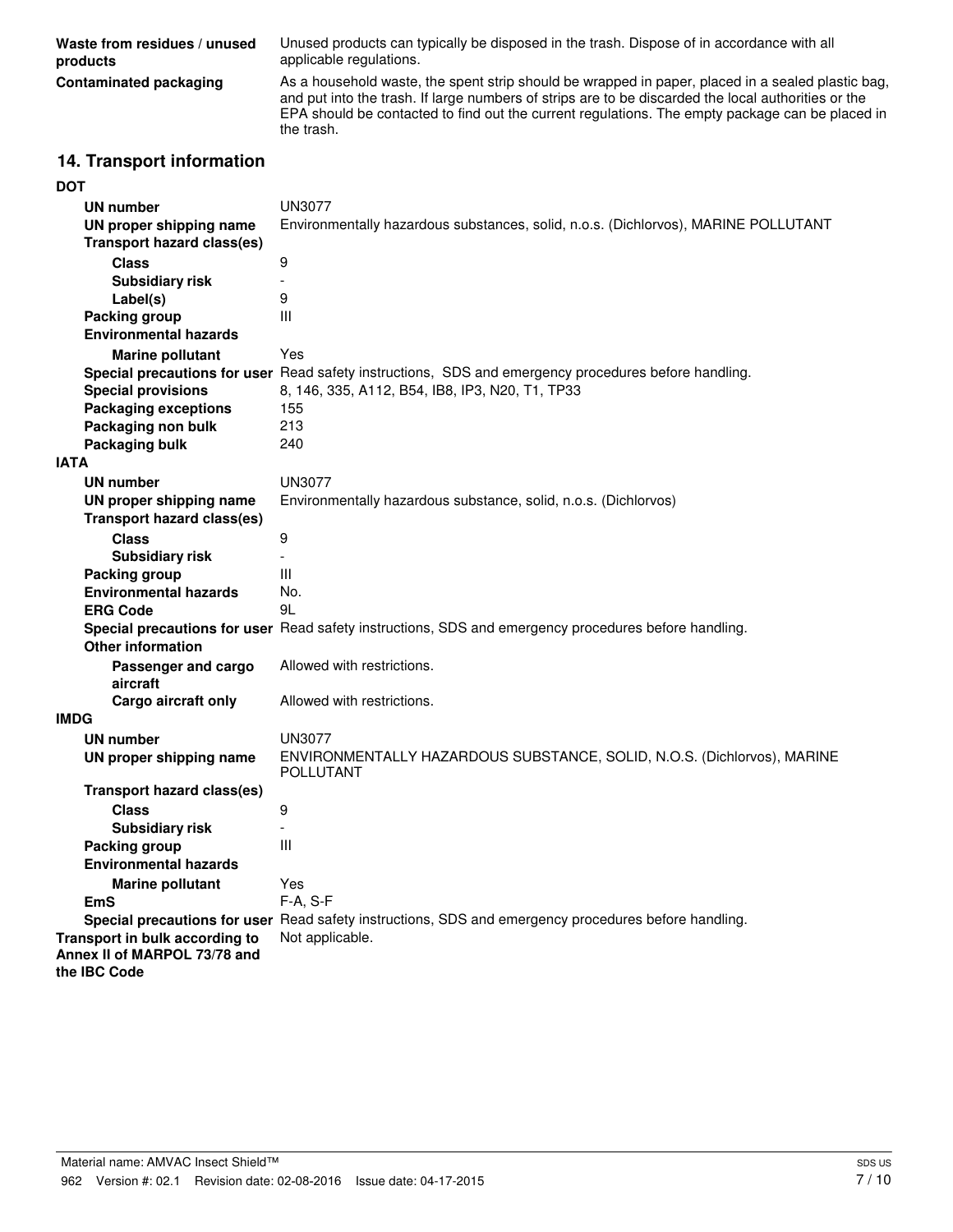| <b>DOT; IATA; IMDG</b>                                                                            |                                                                                            |                                                                                                                                                                                                                                                                                                                                                                                             |                                                                  |                                                                                           |                                                                                                |  |
|---------------------------------------------------------------------------------------------------|--------------------------------------------------------------------------------------------|---------------------------------------------------------------------------------------------------------------------------------------------------------------------------------------------------------------------------------------------------------------------------------------------------------------------------------------------------------------------------------------------|------------------------------------------------------------------|-------------------------------------------------------------------------------------------|------------------------------------------------------------------------------------------------|--|
|                                                                                                   |                                                                                            |                                                                                                                                                                                                                                                                                                                                                                                             |                                                                  |                                                                                           |                                                                                                |  |
|                                                                                                   |                                                                                            |                                                                                                                                                                                                                                                                                                                                                                                             |                                                                  |                                                                                           |                                                                                                |  |
| <b>Marine pollutant</b>                                                                           |                                                                                            |                                                                                                                                                                                                                                                                                                                                                                                             |                                                                  |                                                                                           |                                                                                                |  |
| <b>General information</b>                                                                        |                                                                                            |                                                                                                                                                                                                                                                                                                                                                                                             | DOT Regulated Marine Pollutant. IMDG Regulated Marine Pollutant. |                                                                                           |                                                                                                |  |
|                                                                                                   |                                                                                            |                                                                                                                                                                                                                                                                                                                                                                                             | this product is regulated according to the data shown.           | This product is not regulated when shipped by highway, rail, or air in non-bulk packaging | (maximum capacity of 450 L (110 gallons) or less). When shipped by vessel or in bulk packaging |  |
| 15. Regulatory information                                                                        |                                                                                            |                                                                                                                                                                                                                                                                                                                                                                                             |                                                                  |                                                                                           |                                                                                                |  |
| <b>US federal regulations</b>                                                                     |                                                                                            | This product is a "Hazardous Chemical" as defined by the OSHA Hazard Communication<br>Standard, 29 CFR 1910.1200. This product is registered under EPA/FIFRA Regulations. It is a<br>violation of Federal Law to use this product in any manner inconsistent with its labeling. Read and<br>follow all label directions. This product is excluded from listing requirements under EPA/TSCA. |                                                                  |                                                                                           |                                                                                                |  |
| TSCA Section 12(b) Export Notification (40 CFR 707, Subpt. D)                                     |                                                                                            |                                                                                                                                                                                                                                                                                                                                                                                             |                                                                  |                                                                                           |                                                                                                |  |
| Not regulated.<br><b>CERCLA Hazardous Substance List (40 CFR 302.4)</b>                           |                                                                                            |                                                                                                                                                                                                                                                                                                                                                                                             |                                                                  |                                                                                           |                                                                                                |  |
| DDVP (DICHLORVOS) (CAS 62-73-7)                                                                   |                                                                                            |                                                                                                                                                                                                                                                                                                                                                                                             | Listed.                                                          |                                                                                           |                                                                                                |  |
| <b>SARA 304 Emergency release notification</b>                                                    |                                                                                            |                                                                                                                                                                                                                                                                                                                                                                                             |                                                                  |                                                                                           |                                                                                                |  |
| DDVP (DICHLORVOS) (CAS 62-73-7)<br>OSHA Specifically Regulated Substances (29 CFR 1910.1001-1050) |                                                                                            |                                                                                                                                                                                                                                                                                                                                                                                             | <b>10 LBS</b>                                                    |                                                                                           |                                                                                                |  |
| Not listed.                                                                                       |                                                                                            |                                                                                                                                                                                                                                                                                                                                                                                             |                                                                  |                                                                                           |                                                                                                |  |
| Superfund Amendments and Reauthorization Act of 1986 (SARA)                                       |                                                                                            |                                                                                                                                                                                                                                                                                                                                                                                             |                                                                  |                                                                                           |                                                                                                |  |
| <b>Hazard categories</b>                                                                          | Delayed Hazard - Yes<br>Fire Hazard - No<br>Pressure Hazard - No<br>Reactivity Hazard - No | Immediate Hazard - Yes                                                                                                                                                                                                                                                                                                                                                                      |                                                                  |                                                                                           |                                                                                                |  |
| <b>SARA 302 Extremely hazardous substance</b>                                                     |                                                                                            |                                                                                                                                                                                                                                                                                                                                                                                             |                                                                  |                                                                                           |                                                                                                |  |
| <b>Chemical name</b>                                                                              | <b>CAS number</b>                                                                          | Reportable<br>quantity                                                                                                                                                                                                                                                                                                                                                                      | <b>Threshold</b><br>planning quantity                            | <b>Threshold</b><br>planning quantity,<br>lower value                                     | <b>Threshold</b><br>planning quantity,<br>upper value                                          |  |
| <b>DDVP</b><br>(DICHLORVOS)                                                                       | 62-73-7                                                                                    | 10                                                                                                                                                                                                                                                                                                                                                                                          | 1000 lbs                                                         |                                                                                           |                                                                                                |  |
| SARA 311/312 Hazardous<br>chemical                                                                | Yes                                                                                        |                                                                                                                                                                                                                                                                                                                                                                                             |                                                                  |                                                                                           |                                                                                                |  |
| SARA 313 (TRI reporting)                                                                          |                                                                                            |                                                                                                                                                                                                                                                                                                                                                                                             |                                                                  |                                                                                           |                                                                                                |  |
| <b>Chemical name</b>                                                                              |                                                                                            |                                                                                                                                                                                                                                                                                                                                                                                             | <b>CAS number</b>                                                | % by wt.                                                                                  |                                                                                                |  |
| DDVP (DICHLORVOS)                                                                                 |                                                                                            |                                                                                                                                                                                                                                                                                                                                                                                             | 62-73-7                                                          | $18.6 - 20$                                                                               |                                                                                                |  |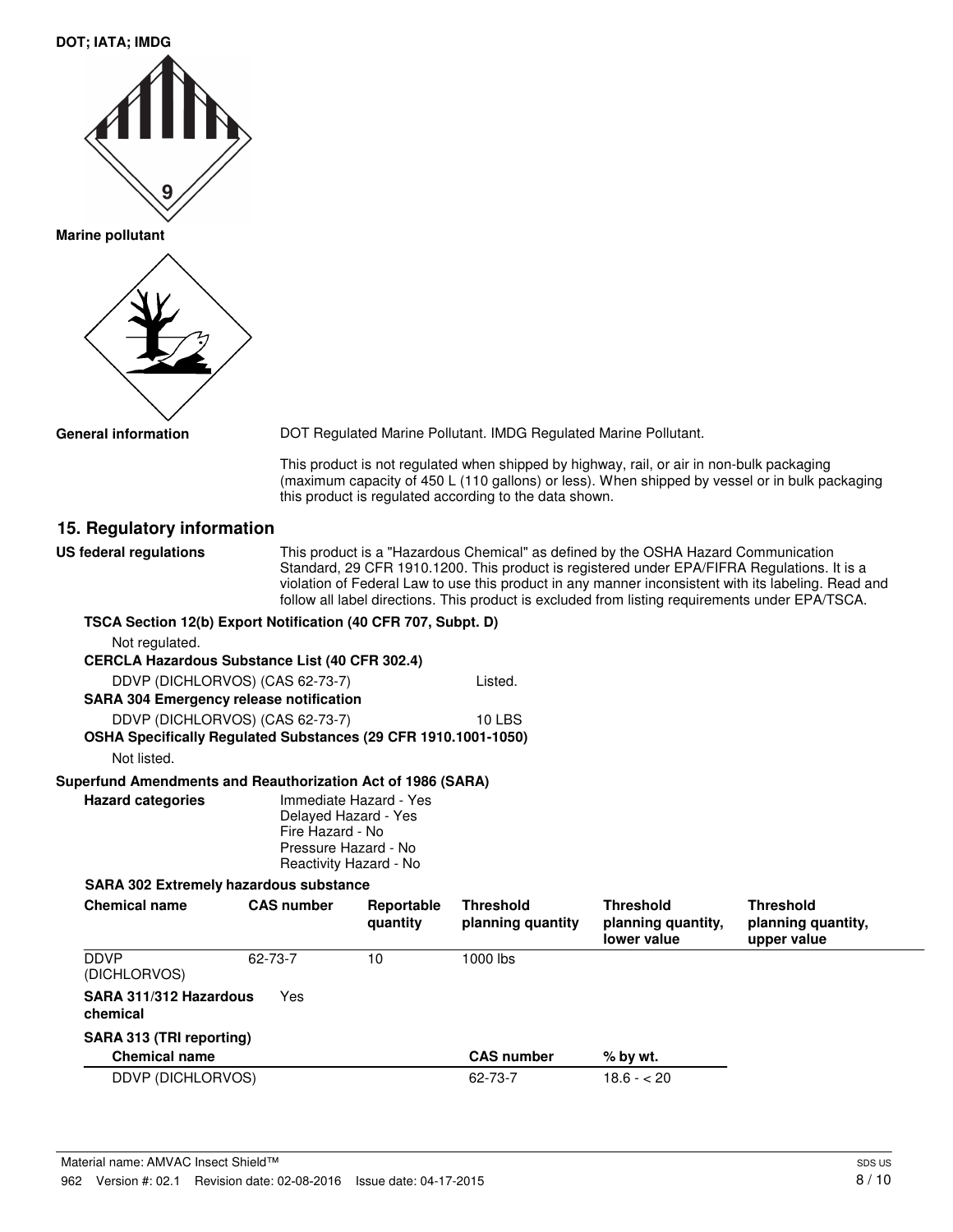| Other federal regulations                                             |                                                                                                                                |                                                                                                                                                                                                                                                                                            |                        |
|-----------------------------------------------------------------------|--------------------------------------------------------------------------------------------------------------------------------|--------------------------------------------------------------------------------------------------------------------------------------------------------------------------------------------------------------------------------------------------------------------------------------------|------------------------|
|                                                                       | Clean Air Act (CAA) Section 112 Hazardous Air Pollutants (HAPs) List                                                           |                                                                                                                                                                                                                                                                                            |                        |
| DDVP (DICHLORVOS) (CAS 62-73-7)                                       |                                                                                                                                |                                                                                                                                                                                                                                                                                            |                        |
|                                                                       | Clean Air Act (CAA) Section 112(r) Accidental Release Prevention (40 CFR 68.130)                                               |                                                                                                                                                                                                                                                                                            |                        |
| Not regulated.                                                        |                                                                                                                                |                                                                                                                                                                                                                                                                                            |                        |
| <b>Safe Drinking Water Act</b><br>(SDWA)                              | Not regulated.                                                                                                                 |                                                                                                                                                                                                                                                                                            |                        |
| <b>US state regulations</b>                                           |                                                                                                                                |                                                                                                                                                                                                                                                                                            |                        |
|                                                                       |                                                                                                                                | US. California Controlled Substances. CA Department of Justice (California Health and Safety Code Section 11100)                                                                                                                                                                           |                        |
| Not listed.<br>US. Massachusetts RTK - Substance List                 |                                                                                                                                |                                                                                                                                                                                                                                                                                            |                        |
| DDVP (DICHLORVOS) (CAS 62-73-7)                                       |                                                                                                                                |                                                                                                                                                                                                                                                                                            |                        |
|                                                                       | US. New Jersey Worker and Community Right-to-Know Act                                                                          |                                                                                                                                                                                                                                                                                            |                        |
| DDVP (DICHLORVOS) (CAS 62-73-7)                                       |                                                                                                                                |                                                                                                                                                                                                                                                                                            |                        |
|                                                                       | US. Pennsylvania Worker and Community Right-to-Know Law                                                                        |                                                                                                                                                                                                                                                                                            |                        |
| DDVP (DICHLORVOS) (CAS 62-73-7)                                       |                                                                                                                                |                                                                                                                                                                                                                                                                                            |                        |
| <b>US. Rhode Island RTK</b>                                           |                                                                                                                                |                                                                                                                                                                                                                                                                                            |                        |
| DDVP (DICHLORVOS) (CAS 62-73-7)                                       |                                                                                                                                |                                                                                                                                                                                                                                                                                            |                        |
| US. California Proposition 65                                         |                                                                                                                                |                                                                                                                                                                                                                                                                                            |                        |
|                                                                       |                                                                                                                                | WARNING: This product contains a chemical known to the State of California to cause cancer.                                                                                                                                                                                                |                        |
|                                                                       | US - California Proposition 65 - CRT: Listed date/Carcinogenic substance                                                       |                                                                                                                                                                                                                                                                                            |                        |
| DDVP (DICHLORVOS) (CAS 62-73-7)                                       |                                                                                                                                | Listed: January 1, 1989                                                                                                                                                                                                                                                                    |                        |
| <b>International Inventories</b>                                      |                                                                                                                                |                                                                                                                                                                                                                                                                                            |                        |
|                                                                       |                                                                                                                                |                                                                                                                                                                                                                                                                                            |                        |
| Country(s) or region                                                  | Inventory name                                                                                                                 |                                                                                                                                                                                                                                                                                            | On inventory (yes/no)* |
| United States & Puerto Rico                                           | Toxic Substances Control Act (TSCA) Inventory                                                                                  |                                                                                                                                                                                                                                                                                            | No                     |
| $country(s)$ .                                                        |                                                                                                                                | *A "Yes" indicates that all components of this product comply with the inventory requirements administered by the governing country(s)<br>A "No" indicates that one or more components of the product are not listed or exempt from listing on the inventory administered by the governing |                        |
| 16. Other information, including date of preparation or last revision |                                                                                                                                |                                                                                                                                                                                                                                                                                            |                        |
| <b>Issue date</b>                                                     | 04-17-2015                                                                                                                     |                                                                                                                                                                                                                                                                                            |                        |
| <b>Revision date</b>                                                  | 06-03-2015                                                                                                                     |                                                                                                                                                                                                                                                                                            |                        |
| <b>References</b>                                                     | ACGIH®:<br>CERCLA:<br>EPA:<br><b>Environmental Protection Agency</b><br>FIFRA:<br>IARC:<br>NTP:<br>National Toxicology Program | American Conference of Governmental Industrial Hygienists<br>Comprehensive Environmental Response, Compensation, and Liability Act<br>Federal Insecticide, Fungicide, and Rodenticide Act<br>International Agency for Research on Cancer                                                   |                        |

SARA: Superfund Amendments and Reauthorization Act<br>TSCA: Toxic Substances Control Act Toxic Substances Control Act DOT: Department of Transportation

IMDG: International Maritime Dangerous Goods IATA: International Air Transport Association

OSHA: Occupational Safety and Health Agency

**Version #** 02 **Further information** Not available. Health: 2\* Flammability: 1 Physical hazard: 0 **HMIS® ratings** Health: 2 Flammability: 1 Instability: 0 **NFPA ratings**